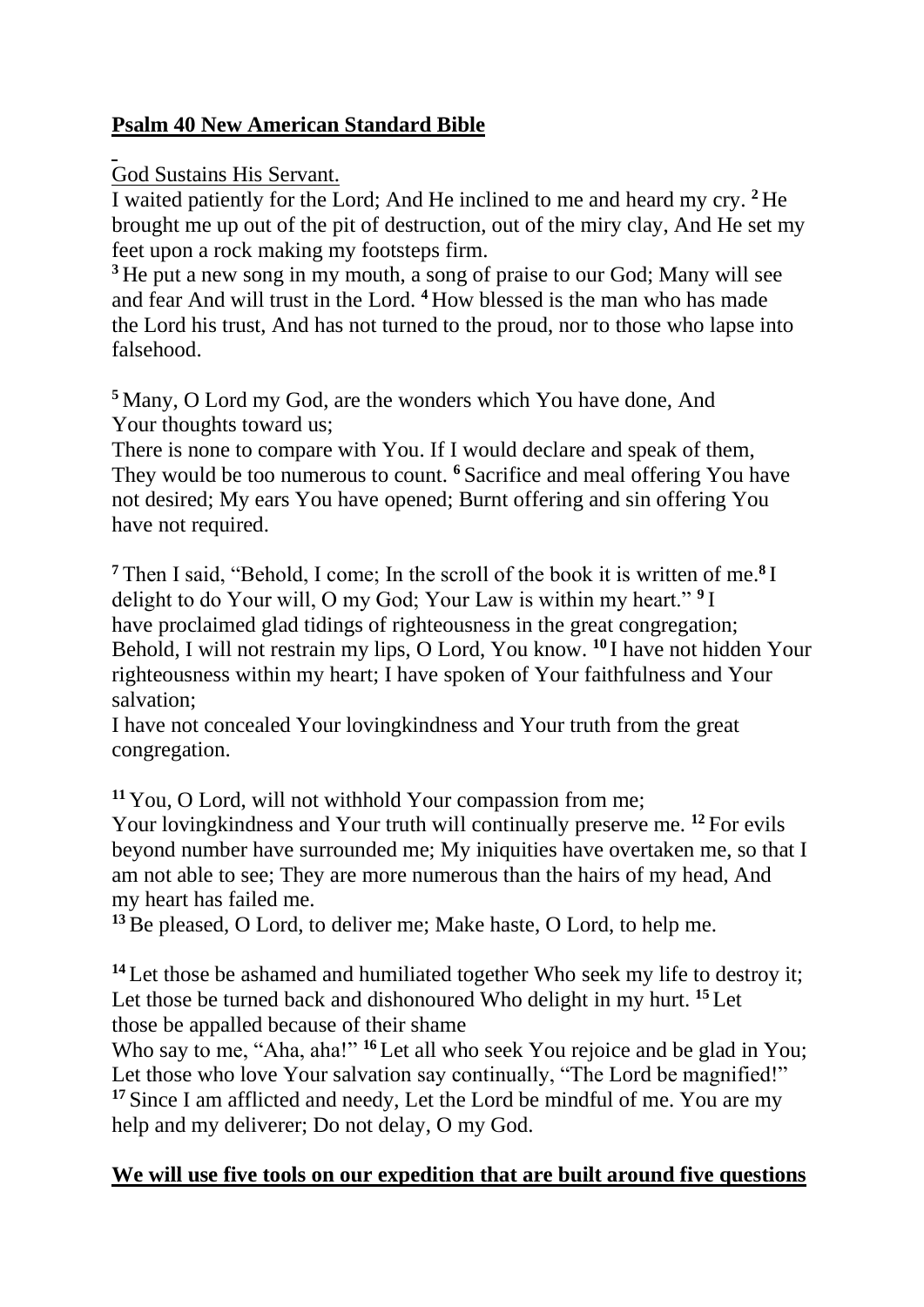What questions were provoked within you? Did anything confuse you? Did anything move you emotionally? Did God instruct you to do something? Did you gain any insight into God's character?

David says 'I waited for the Lord' - why does the Lord make you wait for Him?

- 1. What is it to be patient?
- 2. It was while things were not going so well for David, while he is in the pit, that the Lord made him wait.
- 3. Living life without God is like walking through life treading on mud, it is not solid ground.
- 4. Conviction and confidence come when you know something.
- 5. Fear and uncertainty undermine everything you know.
- 6. When God gives you a new song you will find your way through life.
- 7. Joy will find a way of expressing itself, often out of your mouth.
- 8. When your heart knows something, you praise God and tell of His great deeds.
- 9. They will see your testimony of how you are managing life trusting in God.
- 10. Trust is the key to conviction in relationship even when you are in the pit.
- 11. Listening to the many is unwise, if the many are leaning on their own understanding and not trusting in God.
- 12. No one can compare with God, no one has done what God has done, there is only one creator and it is God.
- 13. God's gracious gifts of blessings are beyond number.
- 14. Israel's access to God via the law and sacrifice was provided for the purpose of recovery, but God would have preferred they were obedient to his will.
- 15. Are Gods laws written on our hearts?
- 16. You can stop a dog from biting you by putting a muzzle on its face but that will not take away the desire to bite you, sin is like a wild dog.
- 17. Do you live and declare the faithful Salvation of the Lord your God to others?
- 18. David says 'I did not keep the truth about you God hidden, but made it known to everyone.